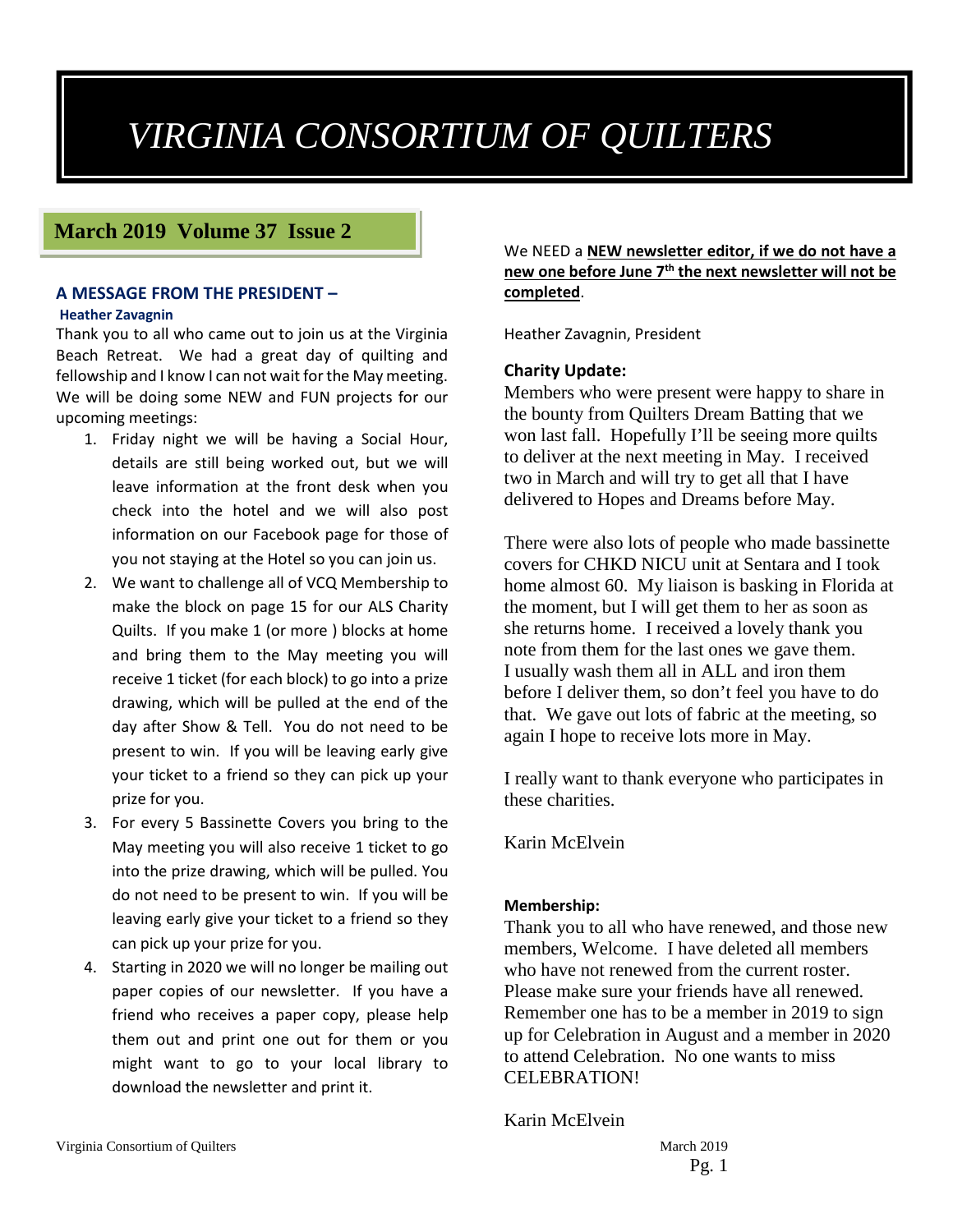# *MEET YOUR BOARD OF DIRECTORS*

# **VCQ Board & Area Reps 2019**

|                | <b>Position</b>            | <b>Name</b>           | Phone        | E-mail                           |
|----------------|----------------------------|-----------------------|--------------|----------------------------------|
| 1              | President                  | Heather Zavagnin      | 770-845-5190 | president@vcq.org                |
| $\overline{2}$ | <b>VP</b>                  | <b>Betsy Powell</b>   | 757-622-0993 | vicepresident@vcq.org            |
| 3              | <b>Secretary</b>           | <b>Susan Fulton</b>   | 804-633-5926 | secretary@vcq.org                |
| 4              | <b>Treasurer</b>           | Karen Brewster        | 703-732-6283 | treasurer@vcq.org                |
| 5              | Membership                 | Karin McElvein        | 757-572-1569 | membership@vcq.org               |
| 6              | <b>Historian</b>           | Joan McGowan          | 703-323-6048 | historian@vcq.org                |
| 7              | <b>Programs</b>            | Elizabeth Gibson      | 703-481-6879 | programs@vcq.org                 |
|                |                            | Debi Harding          | 757-615-7758 | programs@vcq.org                 |
| 8              | <b>Facilities</b>          | Rose Hall             | 434-363-1011 | facilities@vcq.org               |
| 9              | <b>Newsletter</b>          | <b>VACANT</b>         |              | newsletter@vcq.org               |
| 10             | <b>Web Mistress</b>        | Mary Grogan           | 202-262-0142 | maryg@infovisions.org            |
| 11             | <b>Publicity</b>           | Ann Tinsman           | 540-894-5546 | publicity@vcq.org                |
| 12             | <b>Celebration Chair</b>   | <b>VACANT</b>         |              | celebration@vcq.org              |
| 13             | <b>Community Service</b>   | Karen DuMont          | 804-233-7750 | kmdumont@comcast.net             |
|                |                            | Karin McElvein        | 757-572-1569 | Karinlisa7@gmail.com             |
| 14             | <b>Documentation</b>       | <b>VACANT</b>         |              |                                  |
|                | <b>Area Reps</b>           |                       |              |                                  |
| $\mathbf{1}$   | <b>Northern VA</b>         | Kathy McCrea          | 703-425-1829 | kathy.mccrea@cox.net             |
| $\overline{2}$ | <b>Shenandoah Valley</b>   | <b>Elaine Breiner</b> | 937-239-4891 | esbreiner51@yahoo.com            |
| 3              | <b>Southern Shenandoah</b> | <b>VACANT</b>         |              |                                  |
| 4              | <b>Culpeper-Lynchburg</b>  | Deb Schupp            | 540-604-0988 | debschupp@GumboDesignStudios.com |
| 5              | <b>Richmond</b>            | Karen DuMont          | 804-233-7750 | kmdumont@comcast.net             |
| 6              | Fredericksburg             | Ann Tinsman           | 540-894-5546 | atinsman@hotmail.com             |
| 7              | <b>Southwest</b>           | <b>VACANT</b>         |              |                                  |
| 8              | Peninsula                  | <b>Bonnie Timm</b>    | 757-483-4909 | botgg@verizon.net                |
| 9              | <b>Tidewater</b>           | Debi Harding          | 757-615-7758 | debi.harding@cox.net             |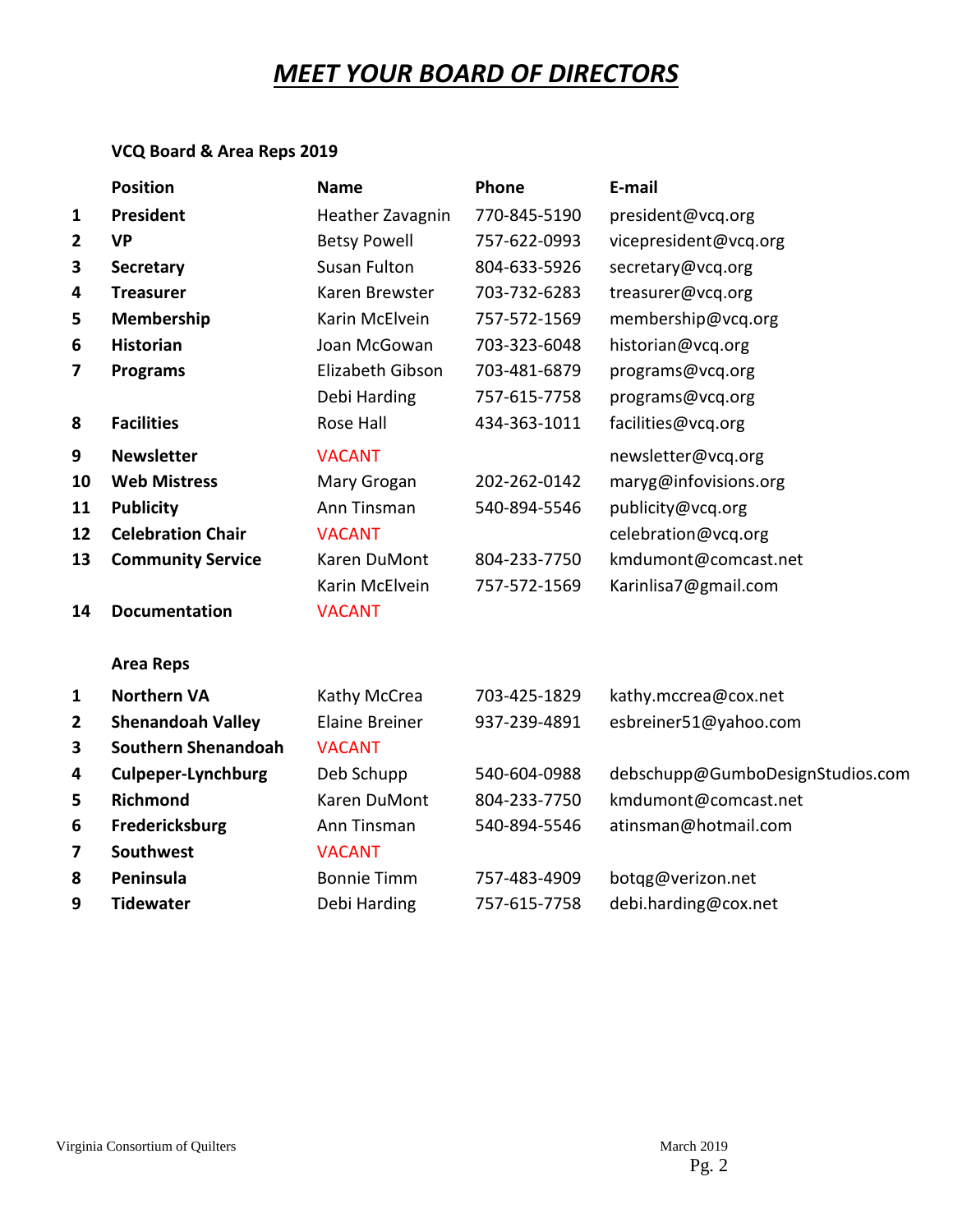#### **VCQ General Meeting March 9, 2019 Virginia Beach**

Call to order by President Heather Zavagnin at 12:45 p.m. Heather welcomed all members and greeted 7 new members/guests. New members were given pins and Celebration 2018 tumblers. Minutes of the November 2018 meeting were published in the January newsletter. There were no corrections or additions noted. Motion to approve minutes by Pat Sappenfield, seconded by Elaine Brenner. Vote passed.

**President's announcements** - 1) At our board meeting in Jan 2019 there was a discussion of new ideas we are going to be doing at our quarterly "retreats'. We will be posting a block in the newsletter and would love for members to complete 1 or more of these blocks to bring to the next meeting. The blocks will be made into ALS quilts for our charity project. For each block completed the quilter will be given a ticket for a prize drawn at the end of the meeting. Also, for every 5 bassinette covers brought in the quilter will receive a ticket. 2) We will be starting a Friday Night Social at the next meeting. At the hotel that we have a block of rooms we will meet for a social to catch up with our friends that we haven't seen in a while. It seems that we don't have as much "social" time on our Saturday class day to visit with our friends. 3) Starting in 2020, we will no longer be printing and mailing out our newsletter. As a board we discussed this topic and it is not cost effective for us to keep doing this. This will be covered in our budget discussion.

**Treasurer -** Karen Brewster handed out three worksheets. Sheet #1 was the 2018 Fiscal Year Report. She discussed the deficit in our budget explaining why the year ended in a negative balance. Two of the biggest deficits were membership dues being down and the increased cost of the workshops. Worksheet #2 was the new 2019 proposed budget. It was presented with a deficit of \$2404. A discussion to increase the payment of members for the quarterly meetings and for members to bring friends and increase membership were brought up. Karen Fisher made the motion to accept the budget as proposed, motion seconded by Karin McElvein and motion approved by vote. Worksheet #3 was a year-to-date summary of 2019 thus far. It was also discussed that VCQ has over \$10K in the checking account and over \$15K in a Money Market account but we need to

increase our income so that the organization will not run out of money in the future. She also mentioned that we still need a CPA to review our books! **Membership Chair -** Karin McElvein announced that there are 163 current VCQ members. 66 former members have not renewed their membership. The VCQ list has been purged and Nonmembers will not get the newsletter in the future. Karin will work with Mary Grogan to reach out to former members to let them know they are missed and to please rejoin VCQ.

**Facilities Chair -** Rose Hall announced that the May VCQ meeting will be in Richmond, Glen Allen at the Methodist Church we have used in the past. The August meeting is projected for Culpeper and the November meeting possibly in Fredericksburg.

**Programs Chair -** Elizabeth Gibson discussed our Richmond teachers. She has contracted Penni Domikis to teach her "pickle dish" technique. She has also contacted Meg from All Brands to do a technique class that could be used to make a decorative pillow. We will also have a charity quilt room and a come quilt with me area. There was discussion regarding attendance needs. We have had to raise the minimum number of students per class to 8 in order to meet the much needed, increase in teacher fees.

**Newsletter & Publicity** - Heather then announced that the next newsletter deadline for the May meeting is March 15. We still NEED someone to come forward and help with the newsletter. This position is still vacant. On a positive note we now have an Instagram page at: vcq\_va and a Twitter account at: vcq\_of . Please note these new sites and post on them!

**Community Service Projects -** Karin McElvein has collected several bassinette covers for the NICU in Norfolk. She also has collected several ALS quilts and notes that we were the largest donator in 2018. She urges members to label their ALS quilts. Heather gave a big thank you to Bonnie Timm for the gifts on the table of quilt labels. She also noted the two raffle quilts being represented today and let the quiltmakers tell us about the beautiful quilts No further business,

Meeting adjourned 1:38p.m.

Minutes respectfully submitted by Susan Fulton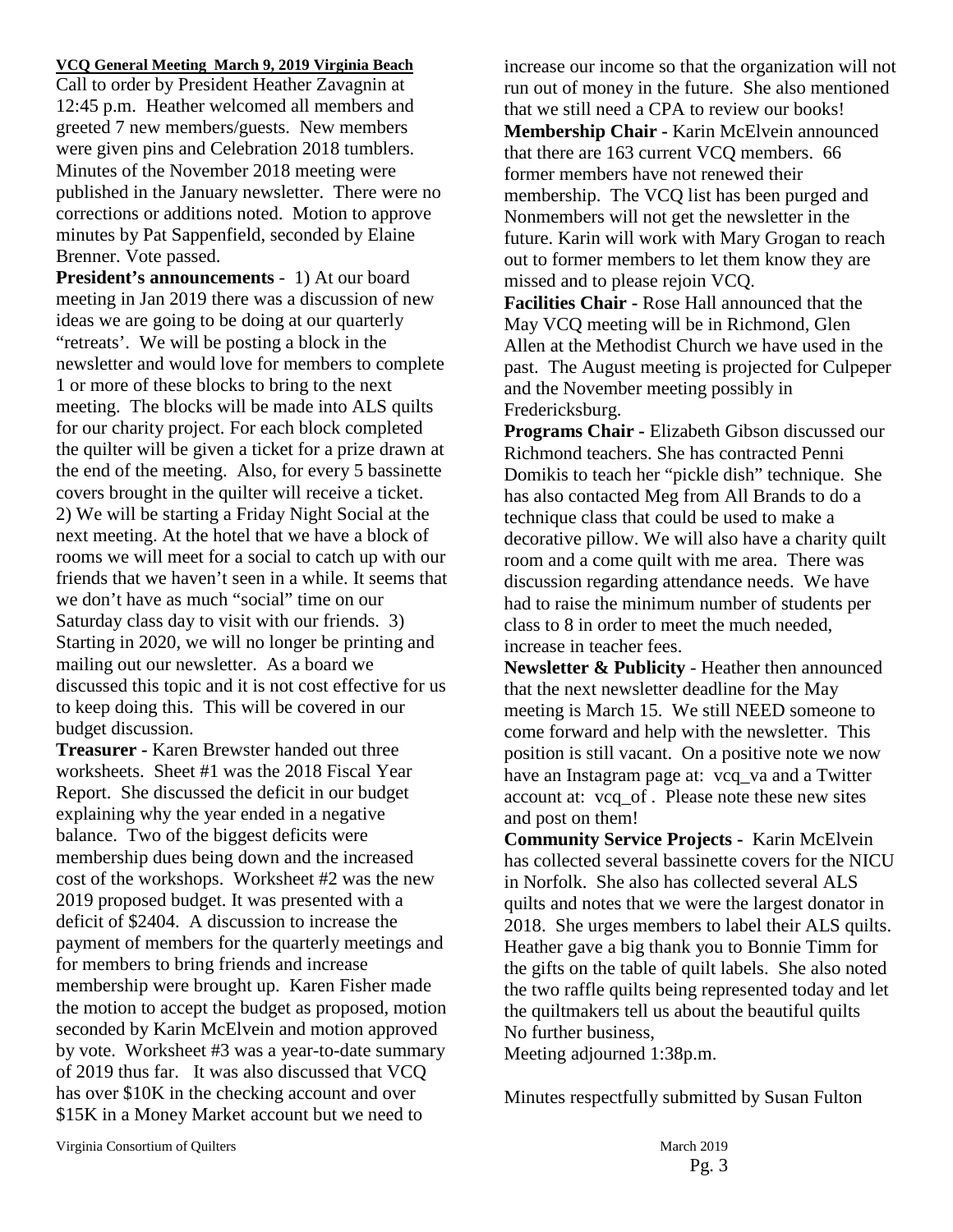# **Calendar of Events**

**March 30-31, 2019** Stonehouse Quilters and Cabin Branch Quilt Show Manassas, VA [https://www.stonehousequilters.org/qu](https://www.stonehousequilters.org/quiltshow/) [iltshow/](https://www.stonehousequilters.org/quiltshow/)

**March 29-30, 2019** Star Quilters present Inspired Piecemakers Roanoke, VA <https://starquilters.org/2019-show/>

**March 27-30, 2019** AQS Quilt Week – Lancaster PA [http://www.quiltweek.com/locations/l](http://www.quiltweek.com/locations/lancaster-pa/) [ancaster-pa/](http://www.quiltweek.com/locations/lancaster-pa/)

**April 12-14, 2019**  Northern Shenandoah Valley Quilt Show [www.nsvquiltshow.com](http://www.nsvquiltshow.com/) 

**April 24-27, 2019** AQS Quilt Week – Paducah, KY [http://www.quiltweek.com/locations/s](http://www.quiltweek.com/locations/spring-paducah/) [pring-paducah/](http://www.quiltweek.com/locations/spring-paducah/)

**April 28, 2019**  Tea & Quilts at Tuckahoe [https://www.eventa.us/amp/events/ric](https://www.eventa.us/amp/events/richmond-va/tea-quilts-at-tuckahoe-49088449) [hmond-va/tea-quilts-at-tuckahoe-](https://www.eventa.us/amp/events/richmond-va/tea-quilts-at-tuckahoe-49088449)[49088449](https://www.eventa.us/amp/events/richmond-va/tea-quilts-at-tuckahoe-49088449)

**July 11-28, 2019** Sacred Threads Quilts <http://www.sacredthreadsquilts.com/>

**September 11-14, 2019** AQS Quilt Week – Paducah, KY [http://www.quiltweek.com/locations/f](http://www.quiltweek.com/locations/fall-paducah/) [all-paducah/](http://www.quiltweek.com/locations/fall-paducah/)

**September 25-27, 2019** AQS Quilt Week – Charleston, SC [http://www.quiltweek.com/locations](http://www.quiltweek.com/locations/charleston/) [/charleston/](http://www.quiltweek.com/locations/charleston/)

**October 3-5, 2019** Original Sewing & Quilt Expo – Fredricksburg, VA [http://www.sewingexpo.com/Events/F](http://www.sewingexpo.com/Events/Fredericksburg,VA.aspx) [redericksburg,VA.aspx](http://www.sewingexpo.com/Events/Fredericksburg,VA.aspx) \*\*\*\*\*\*\*\*\*\*\*\*\*\*\*\*\*\*\*\*\*\*\*\*\*\* **VCQ 2018 Events:**

**August 10, 2019** – Culpeper **November 9, 2019** ‐ TBD

The following are the **Deadline Dates** for item submissions to the newsletter staff:

**Jun. 7, 2019** for August 10th meeting **Sept. 6, 2019** for November 9th meeting

Material can be sent electronically (preferred) to newsletter@vcq.org

# **Advertising For Newsletter per Issue & Roster**

 *Newsletter*  Business Card- $2\overline{3.5}$ " ¼ Page-5.25"x4" 15.00 <sup>1</sup>/<sub>2</sub> Page-5.25"x 8" 30.00<br>Full Page-8" x 10.5" 50.00 Full Page-8"  $x$  10.5" Classified Ad (50 word max – Newsletter only)

Send ads t[o newsletter@vcq.org](mailto:newsletter@vcq.org) and check made out to VCQ

# **Quilters Unlimited**

#### 46TH ANNUAL QUILT SHOW

Over 500 Quilts on Display!

# May 31-June 2, 2019

Friday 10-6 Saturday 10-5 Sunday 10-4

**ADMISSION:** 

 $$15$ /day or \$20 for 3-day pass Children 12 and under are free

Sea to Shining Sea

Guest Speaker and Teacher - Karen Eckmeier International Teachers - Petra Prins from The Netherlands Margaret Mew and Judy Newman from Australia **Full Day and Half Day Classes Available** 

www.quiltersunlimited.org/quilt-show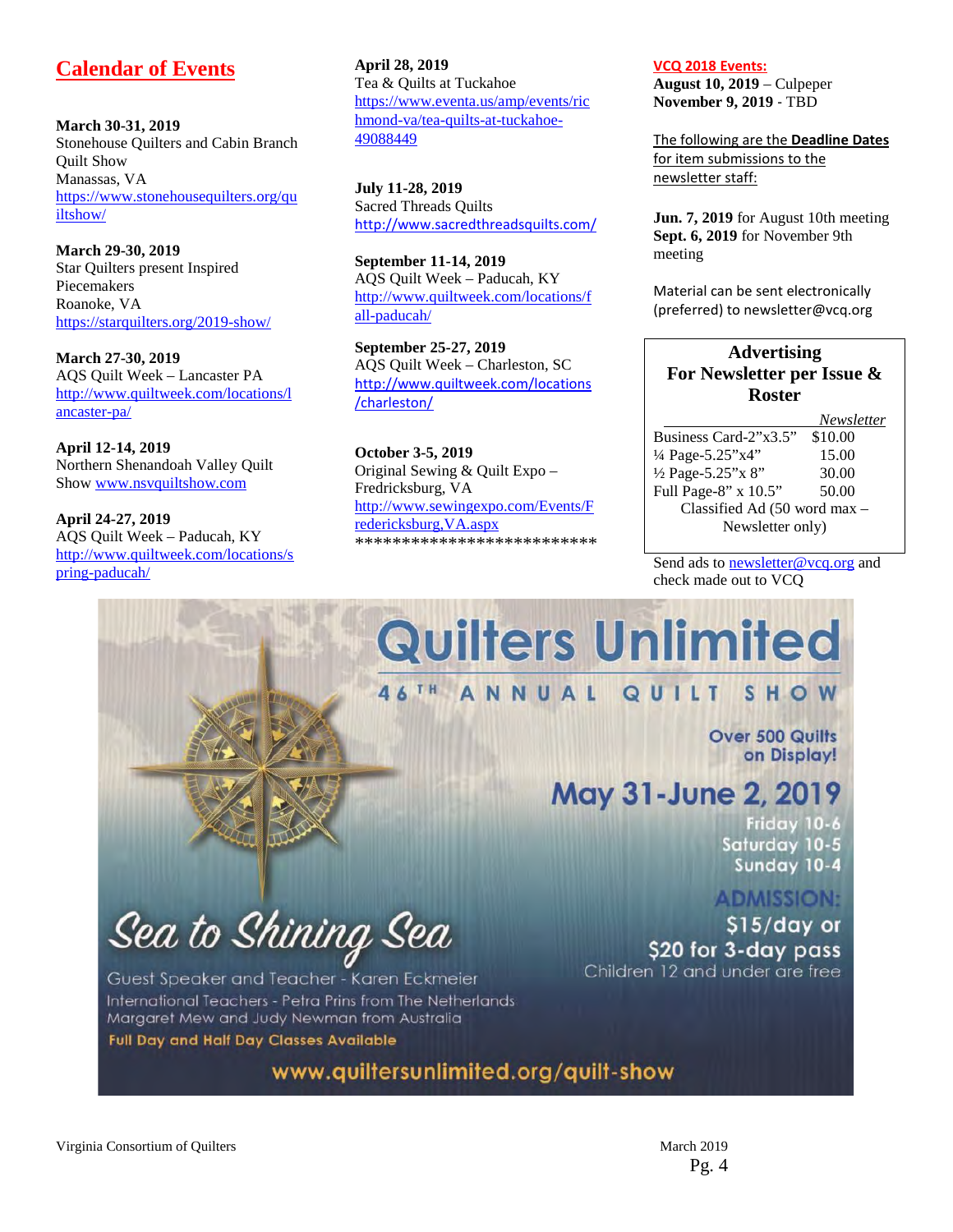

# **CALENDAR OF EVENTS AT VIRGINIA QUILT MUSEUM**

**Feb 19, 2019 – July 13, 2019** *Contemporary Quilt Art from the International Quilt Festival Collection.*  Located on main floor, in galleries I, II and III and MacGruderGallery



*Images:"Seurat's Dots and Zydeco" by Dianne S. Hire, "Trio" by Emily Parson, "Reflections #7: Banished Blues" by Pat Budge, and "Central Park West II" by Linda Levin*

# *A Creative Quilting Odyssey*.

*"Surprise Packages" by Barbara Cline* Curator: Barbara Cline. Located on third floor in galleries IV, V and VI

*From the Vault: Virginia Stars*  Virginia Quilt Museum permanent collection. *"Star of Bethlehem Revisited" by Hazel Carter, 1997*

Located on third floor, in main hallway and Gallery VI.



Star motifs, images, patterns have existed since the beginning of time. People have been fascinated by their shape looking from earth as well as the expanse of space and imagination they can represent.

Stars have been used for quilt patterns by quilters of every ethnic origin. The Dakota Indians use the star almost exclusively in their quilts.

The Virginia Quilt Museum has many quilts with stars. This exhibit consists of quilts using the star pattern starting with the 1800s. There are stars that are intricate to piece such as the Star of Bethlehem or Lone Star. Stars that are in a block settings and stars that are set on point.



**STASH BLAST will be held at the VCQ Retreat May 11, 2019 from 9am-2pm**

*"Serpentine Cabin" by Robin Blackshire*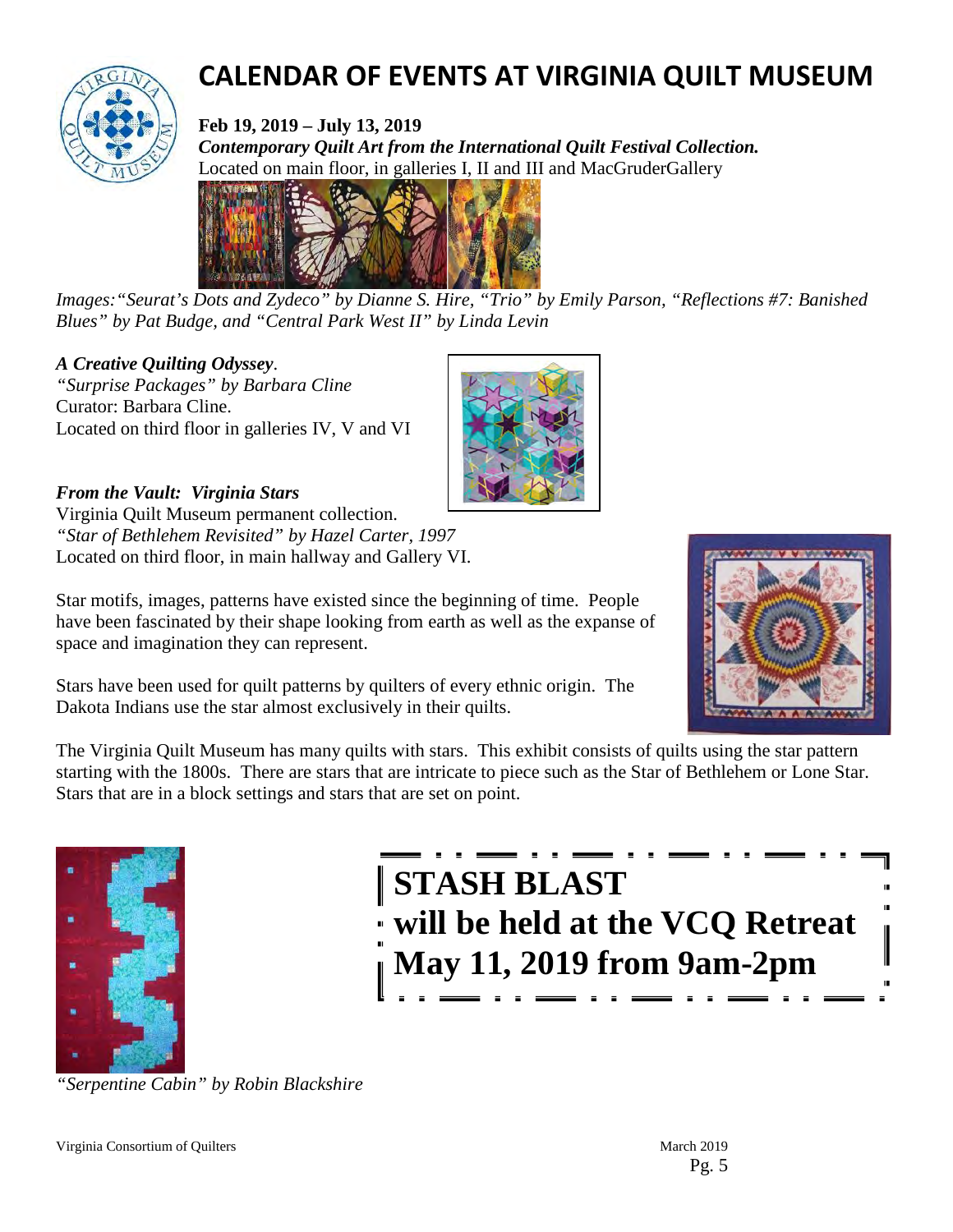# **Celebration 2020 Block Lotto**

Let's have some fun and create lovely blocks everyone will envy. The choice of block for Celebration 2020 is the Paths & Stiles block (see instructions on quilterscache.com). VCQ will provide the background fabric in two choices: a neutral batik and a neutral small print. Quilters can then go into their stash to find any batik in any colorway OR a colorful print (floral, fruit, novelty, etc.). We are hoping that the flexibility in fabric selection will encourage more people to participate. Packets of instructions and background fabric for a nominal fee will be available starting with the May Retreat in Richmond. Then each retreat (Aug, Nov, Mar) until Celebration 2020. The pattern is fast and easy, so make several. You will receive a raffle ticket for each finished block you turn in.





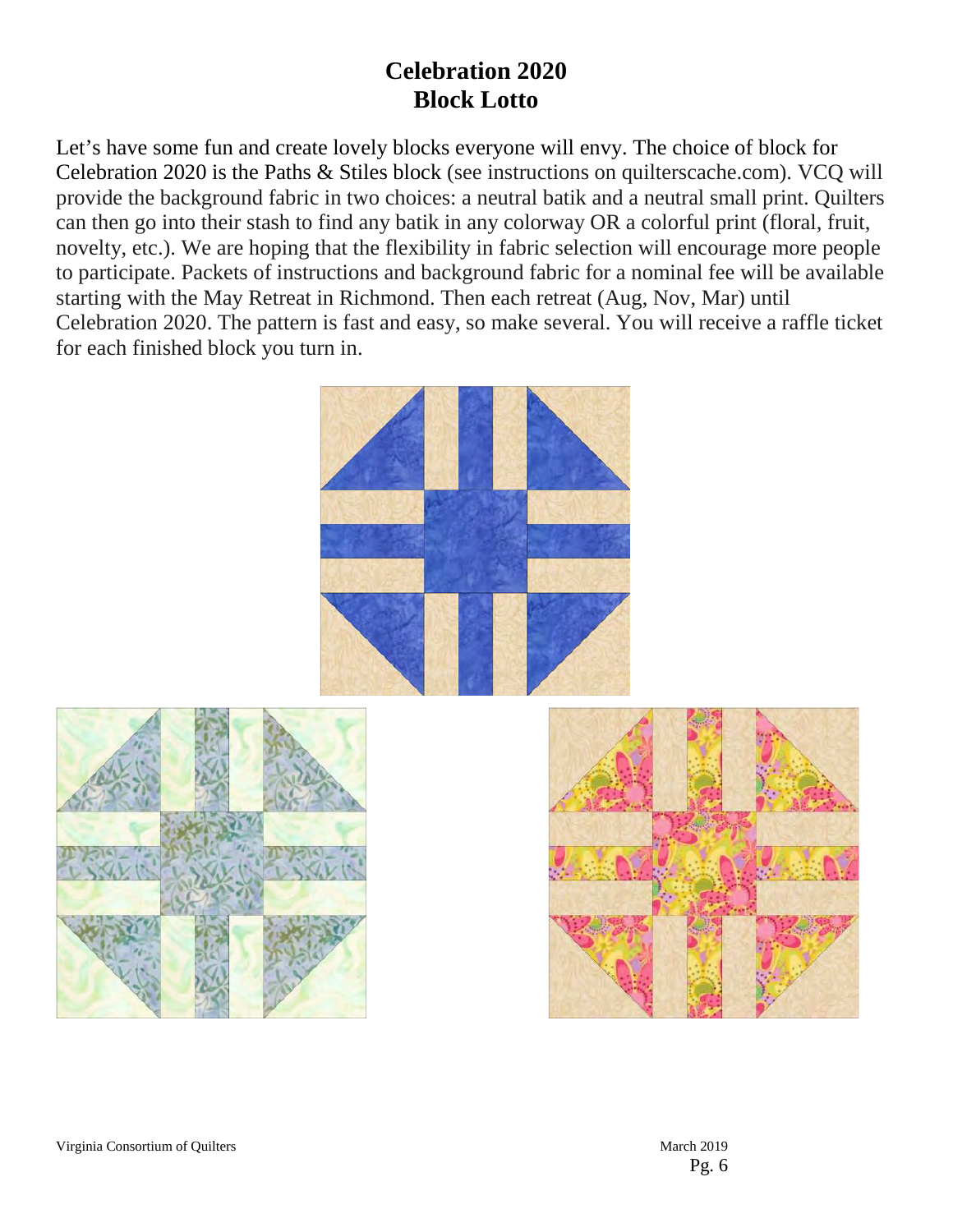# **Virginia Consortium of Quilters Application for Membership**

| Email address:<br>below.)                                        |                                                                                                                                                                                                                            |  |  |  |  |  |  |  |
|------------------------------------------------------------------|----------------------------------------------------------------------------------------------------------------------------------------------------------------------------------------------------------------------------|--|--|--|--|--|--|--|
|                                                                  | $( )$ I wish to receive a <i>paper copy</i> of the quarterly newsletter.                                                                                                                                                   |  |  |  |  |  |  |  |
|                                                                  | Your membership can be paid for multiple years (up to 5 years) with this form. This date will be on your<br>membership card and the mailing label of each newsletter. If dues increase during this period, yours will not. |  |  |  |  |  |  |  |
| (\$25.00 per year, up to five years only.)                       |                                                                                                                                                                                                                            |  |  |  |  |  |  |  |
|                                                                  | (\$25.00 per year, up to five years only.)                                                                                                                                                                                 |  |  |  |  |  |  |  |
|                                                                  | <u><b>Renewal Members Only: Please enclose with your payment and application, a self-addressed stamped</b></u><br><b>envelope (SASE) for your membership card.</b>                                                         |  |  |  |  |  |  |  |
|                                                                  | ( $)$ I am a member of a local quilt guild/group: $($ List all guilds)                                                                                                                                                     |  |  |  |  |  |  |  |
| () I teach and/or lecture about quilting.                        |                                                                                                                                                                                                                            |  |  |  |  |  |  |  |
|                                                                  | $( )$ I may be willing to drive others from my area to VCQ meetings.                                                                                                                                                       |  |  |  |  |  |  |  |
| <b>Mail to:</b>                                                  | Karin McElvein, Membership Chairperson<br>1309 Maplewood Ave.<br><b>Norfolk, VA 23503</b><br>Questions: membership@vcq.org                                                                                                 |  |  |  |  |  |  |  |
| <b>For Membership Only:</b><br>Date $Rec'd:$<br>Amt: ___________ | Area $\_\_$<br>CK Dep___; Mem List updated __; Card Sent_____                                                                                                                                                              |  |  |  |  |  |  |  |
| Ck. No.<br>Exp. Year:<br>Revised 5/10/17                         | New Member Packet: Letter _; Name Badge __ Card__                                                                                                                                                                          |  |  |  |  |  |  |  |
|                                                                  |                                                                                                                                                                                                                            |  |  |  |  |  |  |  |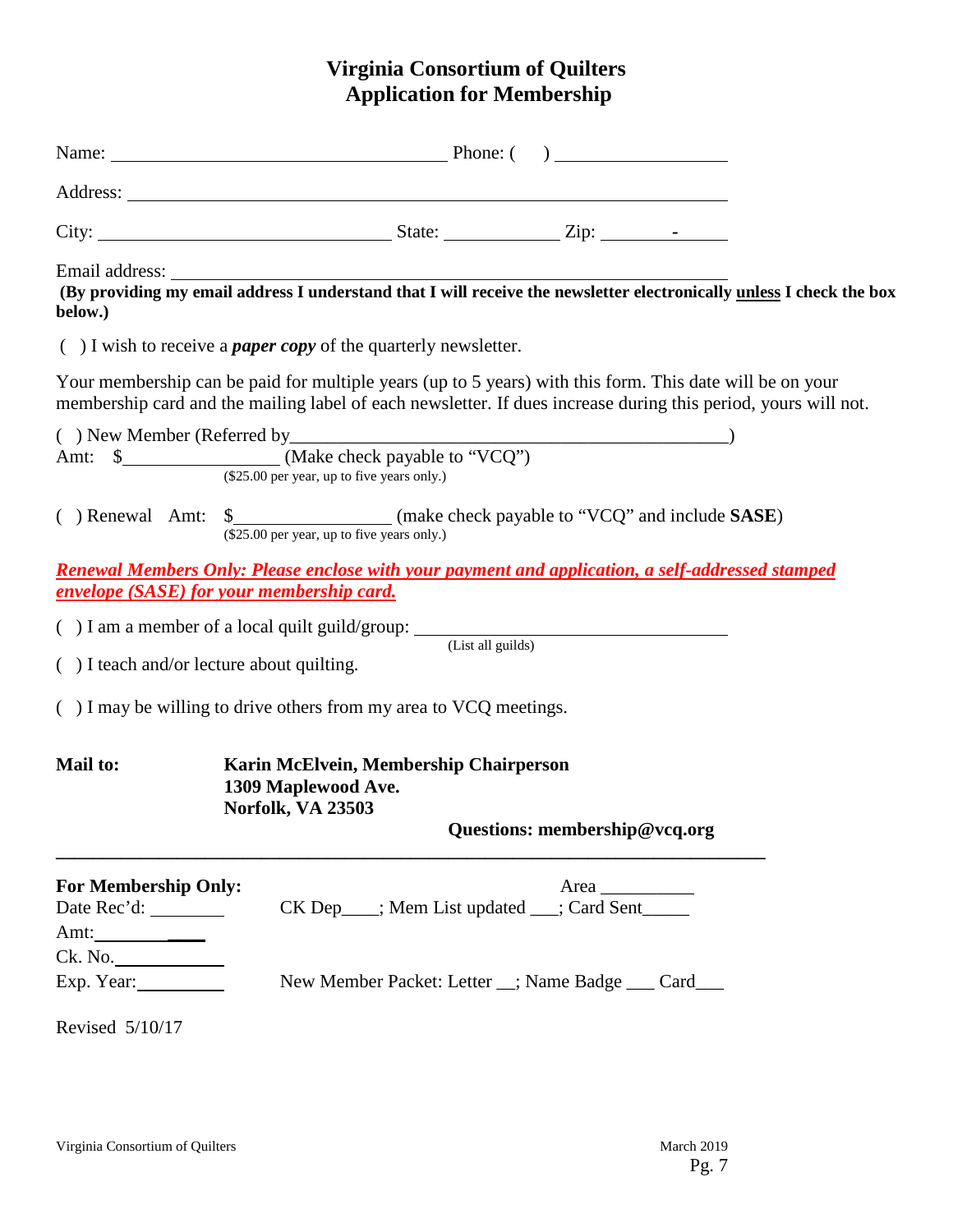# **Lodging Accommodations:**

Comfort Suites Innsbrook 4051 Innslake Dr Glen Allen, VA 23060-3366 (804) 217-9200 Rooms for Friday night \$89.00 for a Single and \$139.00 for a Double plus tax. Breakfast & Wi-Fi is included. Last day to make reservations is April 10<sup>th</sup>.

**Directions to the Hotel:** Located off I64. From the south take the I95 North towards Richmond. Take I64 West toward Charlottesville. Exit 178B for US-250 E toward Richmond. Use the 2nd from the left lane to turn Left onto Cox Road. Turn Right on Innsbrook to the hotel. Coming from the North, take I95 South to I295 West. Continue to and Exit onto I64 East to Richmond. Exit 178B for US-250E, Broad Street, Use the 2<sup>nd</sup> from the left lane to turn left onto Cox Road. Turn Right onto Innslake Drive to Hotel



# **Meeting Location**

Shady Grove United Methodist Church 4825 Pouncey Tract Road Glen Allen, VA 23059

# **Directions from hotel to church:**

From the hotel, turn Left on Cox Road. Turn Right onto Broad St US-250 W. Turn Right onto Pouncey Tract Road VA-271 to the Church.

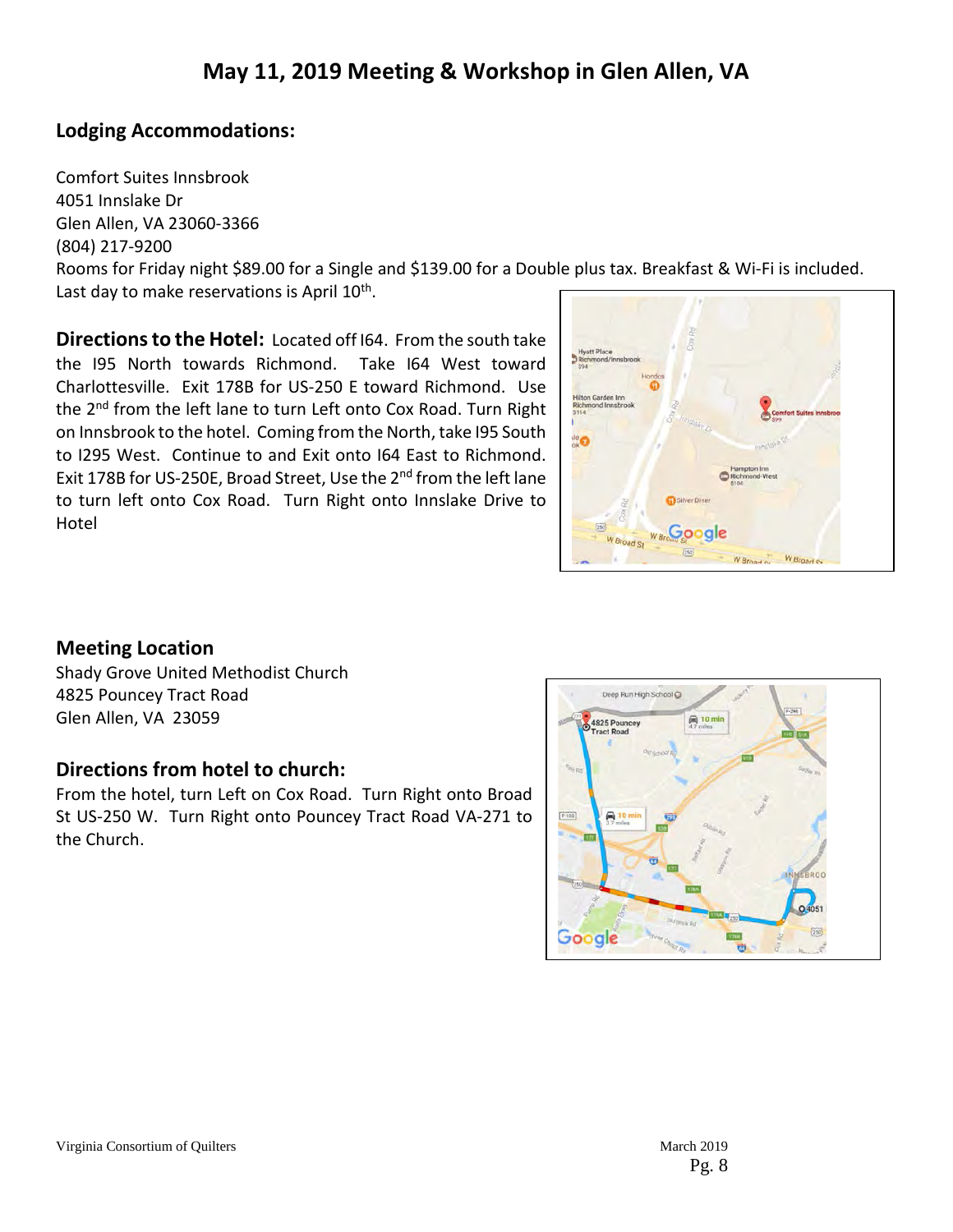# **Notes from Elizabeth**

Your registration form and check to VCQ must be **postmarked by Friday, April 19, 2019** (3 weeks prior to event). **Registrations will close after this date without exception. Any registrations postmarked after April 19, 2019 will not be accepted and will be returned**. Please fill out your registration form completely as this information is very vital to ensure proper confirmation mailing of your postcards.

#### **You will receive a postcard with your registration confirmation – Bring your postcard!!**

**Any cancellations must be made by Friday, April 19, 2019 to obtain a refund.**

**Please wear your nametag to the meeting so we can put names and faces together.**

#### **Friday, May 10, 2019 Schedule: Dinner on your own**

- 6:00 VCQ Board Meeting (at Shady Grove Methodist Church)
- $\triangleright$  Celebration Meeting immediately following Board Meeting
- $\triangleright$  7:30 ? Friday Night Social TBD Check our Facebook page for updates or when you check into the Hotel

#### **Saturday, May 11, 2019 Meeting Schedule:**

 $\geq 8:00 - 9:00$  AM Registration  $\geq 9:00$  – Noon Workshops  $\triangleright$  Noon – 12:45PM Lunch  $\geq 12:50 - 1:20$ PM Business meeting  $\geq 1:30 - 3:30$ PM Workshops reconvene  $\geq 3:45 - 4:15 \text{ PM}$  Show and Tell

> **VCQ will be scheduling meetings all over the state. If your guild would like to sponsor a meeting contact one of the Board members. If you know of a quilting teacher we would be interested in, please contact Elizabeth Gibson, Programs Chair/Teachers at** programs@vcq.org or 703-481-6879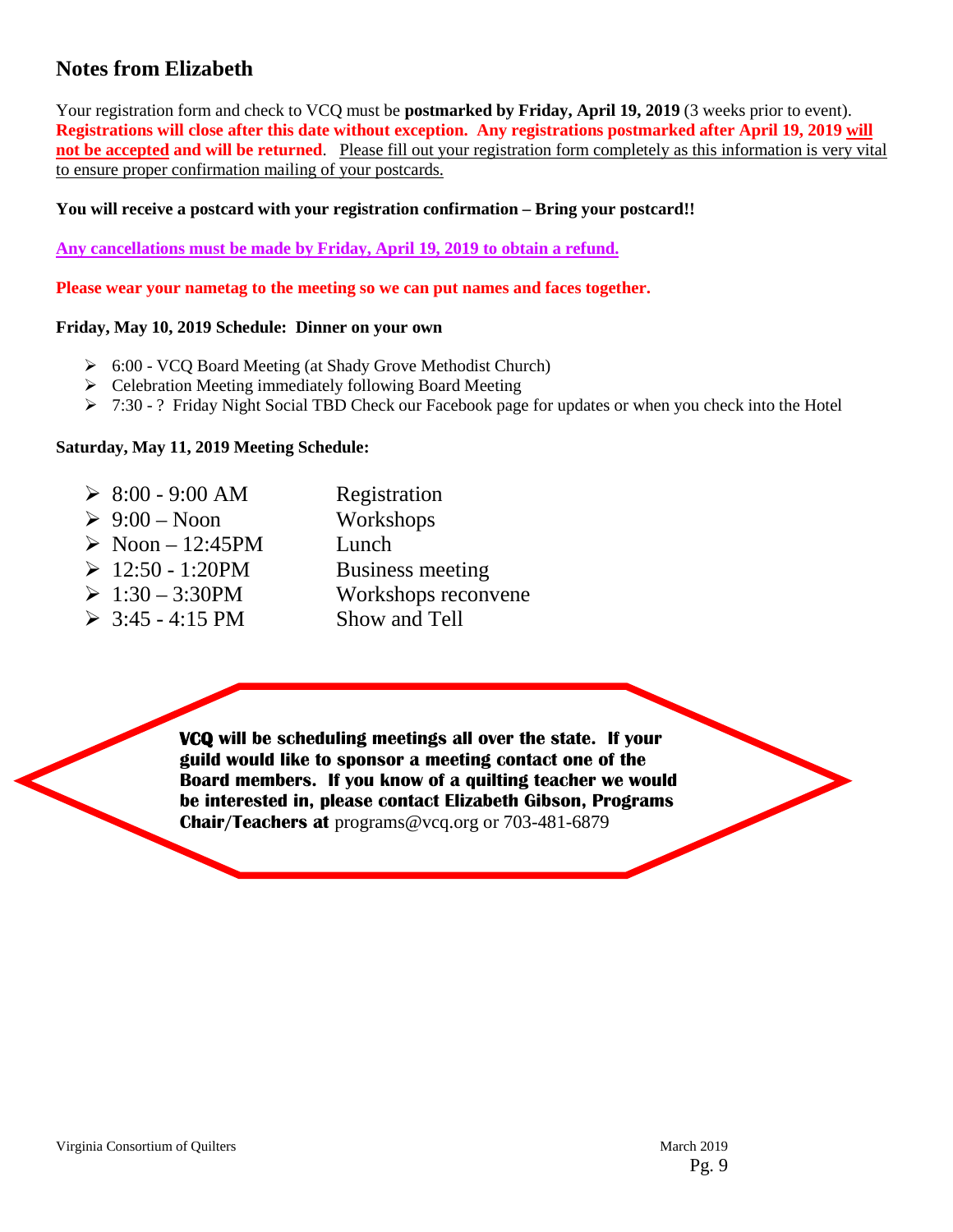**Shops Near Richmond** 

All Brands Sewing Center 8079 West Broad Street Richmond, VA 23294 804-270-1882

Quilting Adventures 6943 Lakeside Ave, Richmond, VA 2322[8](javascript:void(0)) [804-262-0005](javascript:void(0))

Blue Crab Quilt Company 3991 Deep Rock Rd, Henrico, VA 23233 804-755-4499

Quilter's Corner Sycamore Square Shopping Center 1245 Sycamore Square, Midlothian, VA 23113 804-794-1990

Chadwick Quilting & Chadwick 12501 Patterson Ave. Richmond, VA 23238 804.285.3355 Chadwickquilting.com

**Workshops \*\*\*\*\*\*\*\*\*\* Workshops \*\*\*\*\*\*\*\*\*\* Workshops \*\*\*\*\*\*\*\*\*\*** 

# **Workshop A: Pickle Dish Class with Penni Domikis**

**Skill level-Suitable for beginner-advanced quilters who will have an opportunity for a more advanced product Techniques-Foundation and Curved Piecing Product-quilt block**

#### **Pickle Dish Class**

Try your hand at Foundation Piecing and Curved Piecing with our Nested Petal template and its Companion Curve template. This class is a beginner and beyond class allowing more advanced student to try a slightly more complex foundation design making it perfect for the beginner and advanced quilter. Learn a few new techniques and have fun with fabric and color.

## **Supply List: MATERIALS NEEDED:**

• General Sewing Supplies

• sewing machine, rotary cutter and mat, needles, scissors, pins, basic piecing thread and anything else you may need for general sewing.

• Proper foot and stitch plate for accurate 1/4 in seam

• Water soluble glue stick(s) or a water soluble sewing/applique glue (ex., Roxanne's Glue Baste-it or similar product)

Virginia Consortium of Quilters March 2019



Pg. 10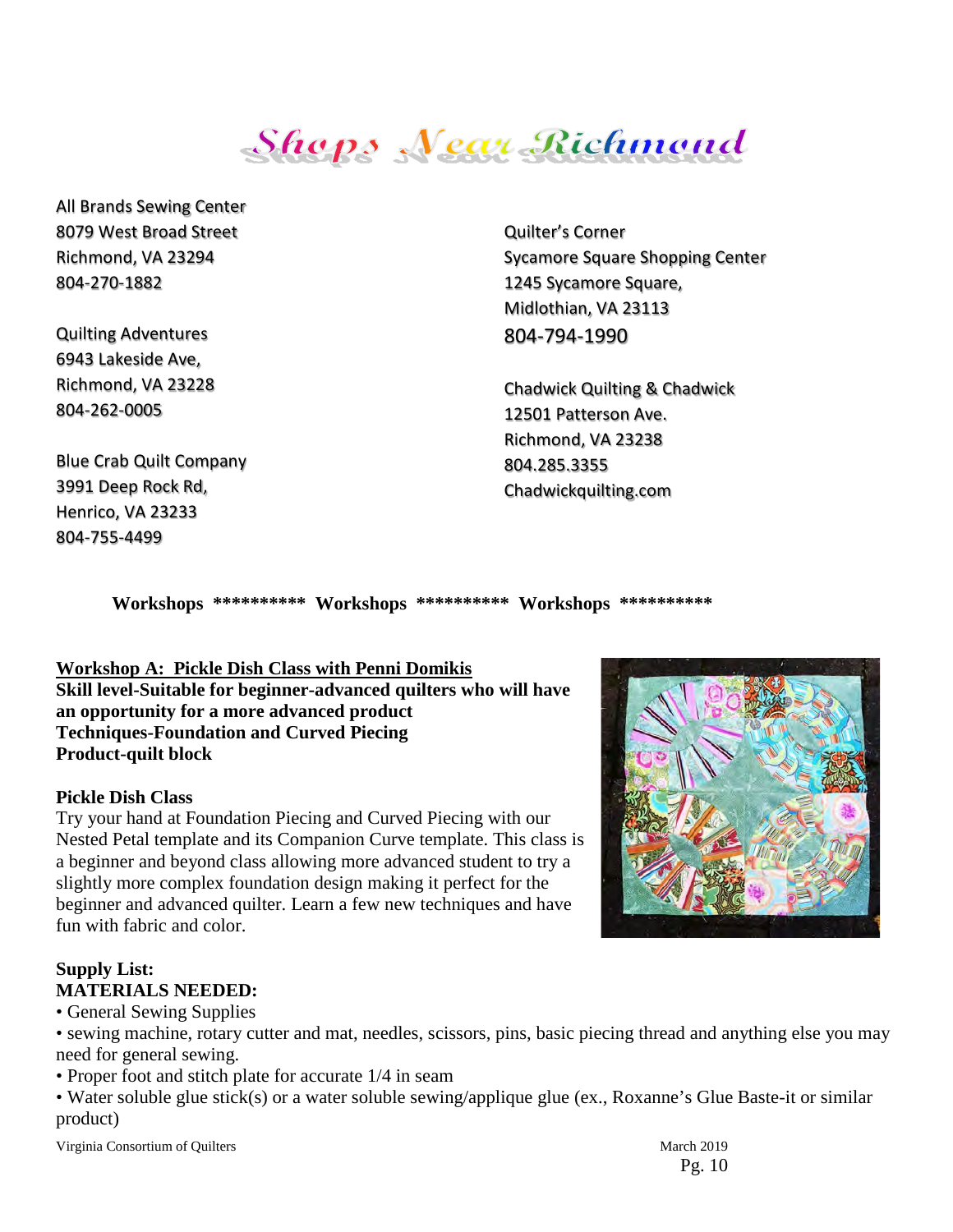- Paper cutting scissors as well as sewing scissors.
- Light Box If you own one... bring it. If you do not own one don't fret. It isn't necessary.

## **Rulers:**

• Bring general quilting rulers for squaring up fabric and cutting your quilt. Specialty rulers are not

necessary. Additional cutting templates are available for purchase to make cutting pattern pieces easier.

• Optional: Add-A-Quarter Ruler (if you have one... bring it, this will may your life easy)

#### **Fabric Requirements:**

**We will be working primarily on one block (potentially two) on the day of the class to get the technique of paper**

**piecing and curved piecing. If intending to make a lap size quilt... you will need approximately 2 yards of background**

# **fabric for curves but only need a FQ on the day of the class.**

- 1 FQ for background
- 2 FQs of coordinating fabrics for foundation pieced stripes.
- 1 FQ of coordinating fabric for petal center
- 1 FO of coordinating fabric for squares

## **Workshop:**

• We will be learning how to cut curved pieces on the grain line, prepare and sew a simple foundation pieced pattern, trim our paper piecing and sew basic curved pieces into a block. If time permits, we will make two blocks that can be sewn together.

# **Each student will be provided with the foundation piecing patterns printed to use for class and one additional pattern to take home and copy for additional blocks.**

#### **Kit Fee: \$ 25.00**

The kit includes the Pickle Dish pattern with instructions and foundation piecing optional blocks, Nested Petal Template, Companion Curve template, and Folding Friend. There will be a kit option to exclude the Nested Petal template **(\$15.00**) in the event the student already owns the template.

**About the teacher:** Penni Domikis is the owner of Cabin in the Woods Quilters, a quilt pattern design company established in 2003. A self-proclaimed Jill-of-all-trades, Penni was introduced to quilting by a family friend and combined her love of this new hobby, along with her passions for photography and graphic design, into a thriving pattern design business. As an award-winning quilter, Penni has developed a reputation for breaking down quilt designs into manageable pieces for quilters of all skill levels, following her company's motto, "Make it simple ... but make it with style!" She loves the creativity of coming up with new designs and delights in all aspects of the pattern process, from the cutting, to the stitching, to the print layout for production. She loves meeting quilters all over the country at classes, workshops and quilt shows and enjoys seeing her designs stitched and recreated by other quilters. Penni houses her office and design studio in the log cabin lovingly reconstructed by her husband after its catastrophic loss to fire in 1999. Penni's home and wooded surroundings lend more than a name to Cabin In The Woods Quilters over the last 15 years. The beauty of the surrounding nature provides her with continual inspiration while allowing the freedom and flexibility to spend more time being a mom. Penni resides in Fredericksburg, Virginia and shares her home with her husband, three sons and three dogs.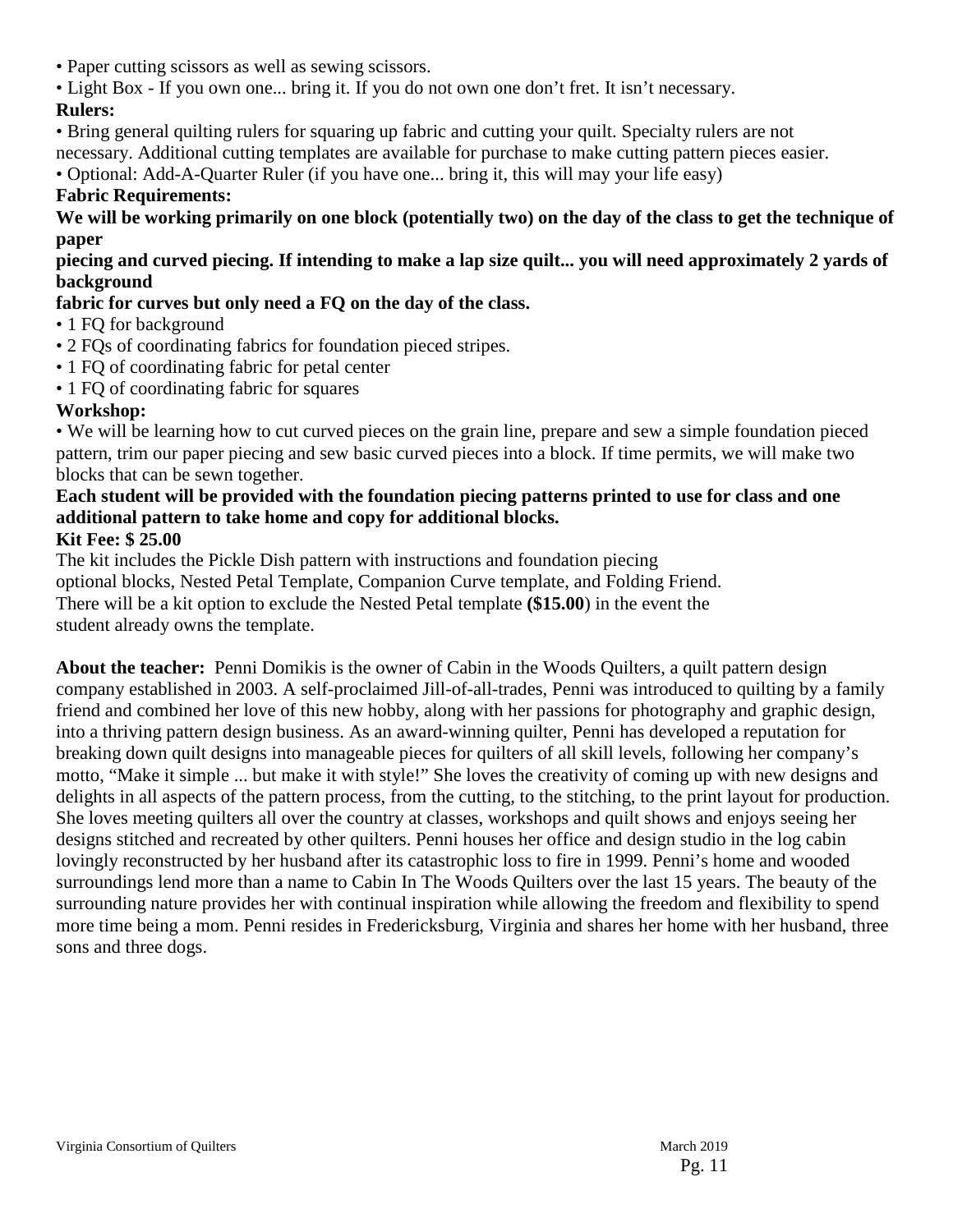#### **Workshop B: Folk Art Flowers - Hand Embroidery for Your Quilts with Shannon Shirley Skill level- all Techniques- Cut away fusible applique and hand embroidery stitching Product:- Square block to complete as desired, quite suitable as a wall hanging**

In this class we will be learning the cut-away fusible appliqué method that reduces the stiffness that some fusible products create. When will then be learning a few hand embroidery stitches.





**Pattern Fee:** \$5.00 Please bring exact change to pay the teacher directly. **Supplies:**

1 piece 15" W x 18"L background fabric

*Note:* The sample, in the photograph, was made with 16 pieces - 3 1/2" W x 4 1/2"L (I used 8 different prints) *If you want a pieced background, please make it before the workshop* 

1 - 9"W x 7"L fabric for basket An assortment of fabrics for flowers and leaves (scraps are fine) An assortment of DMC embroidery floss that coordinate and contrast with your fabrics 1/2 yard - Heartbonds Lite Adhesive - paper backed fusible Embroidery needle, eye large enough for floss (I use size 7 or 8 embroidery needle) Thimble (if you like to use one) Scissors, to cut detailed appliqué shapes (you will be cutting through fabric, adhesive and paper baking) Exacto knife for cutting centers out of fusible Blue water-soluble marker

**About the teacher:** Shannon is an author, artist, designer, and award-winning quilter. Shannon has been teaching professionally since 2006 and loves working with students of all ability levels. She particularly enjoys when she is able to help someone overcome a stumbling block of some kind. She looks forward to hearing from her past students and seeing their quilt projects. If you have any questions, please feel free to contact Shannon Shirley onceinarabbitmoon@comcast.net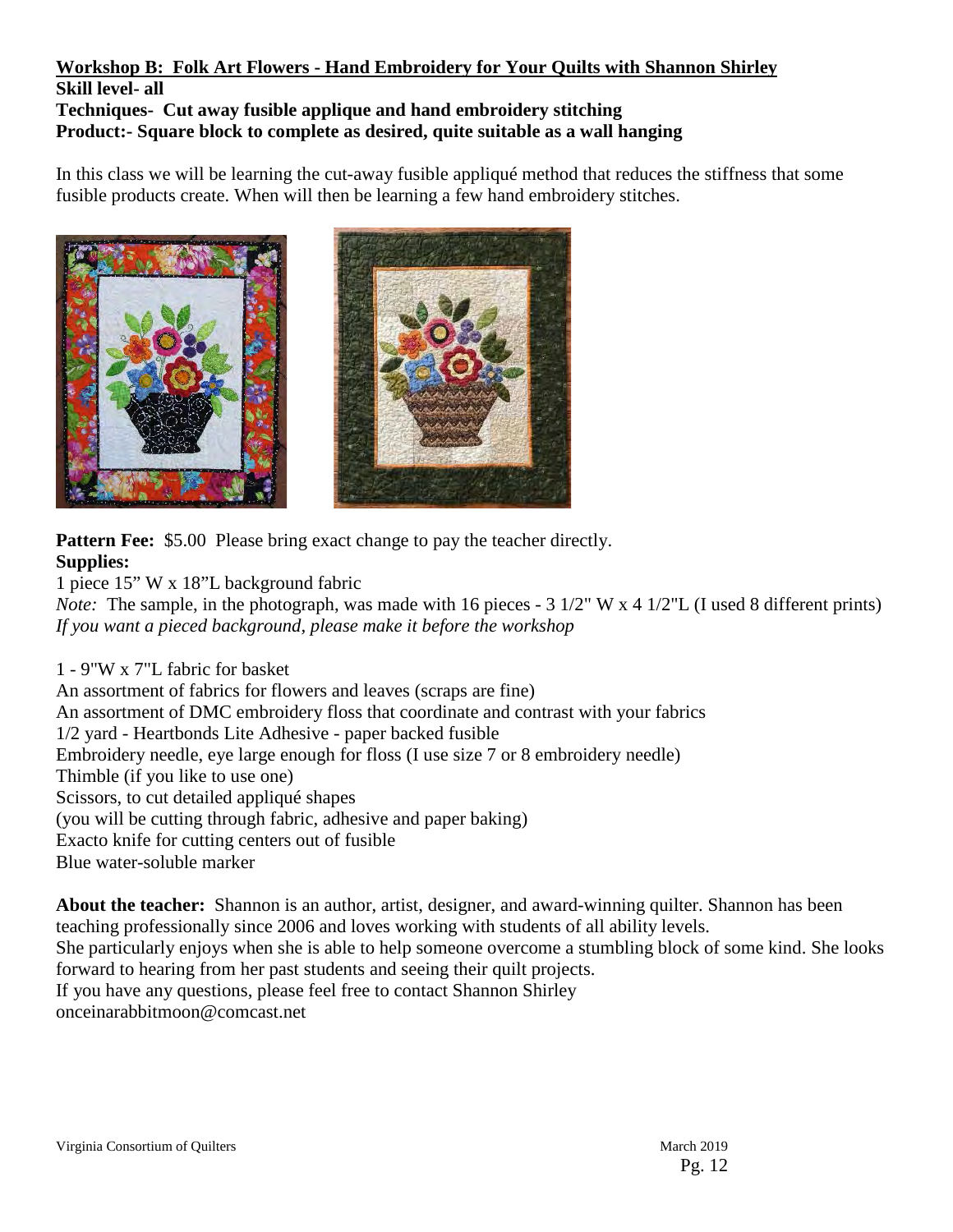#### **Workshop C: Heirloom Stitches with Meg Cahill Skill level: All Levels Techniques: machine stitching Product: pillow top or block**

Spend a day with Meg learning multiple heirloom sewing techniques. We will make a sampler pillow cover which will incorporate piping, ruffling and gathering, wing needle stitching, and more. Learn what many of the optional accessory feet are for and how to use them in a variety of ways.

#### **Supplies:**

 $\frac{1}{4}$  yd white linen 1 yd natural linen 3 yd premade cording 1 yd entrdeaux trim or insertion lace 18" white zipper 1 skein white or cream perle cotton **Precut prior to class –**  White linen – 4 pcs  $14 \frac{1}{2}$   $\frac{1}{2}$   $\frac{1}{2}$ " Natural linen – 2 pcs  $14 \frac{1}{2}$ " x  $2 \frac{1}{2}$ " 1 pc 2  $\frac{1}{2}$ " x width of fabric 2 pcs 14  $\frac{1}{2}$ " x 8  $\frac{1}{2}$ "" (back of pillow) 1 spool white 50wt cotton thread 2 bobbins wound with white 50wt cotton thread 2.0mm twin needle 100mm wing needle Pintuck 5 groove foot Piping foot Gathering foot Edge joining foot Open toe foot 14"x14" pillow form Sewing machine with decorative stitches (this class is not for Featherweight or other straight stitch machines) Basic sewing supplies – small scissors, pins. etc.

**About the teacher:** Meg Cahill has been sewing and crafting as long as she can remember. With a degree in Interior Design and a background in retail fabric and sewing machine sales, she has developed a life motto of "Everything is a potential craft project!" She has been working and teaching sewing, embroidery and other fun stuff at All Brands Service Center for sixteen years.

#### **Workshop D: Charity Project**

Virginia Consortium of Quilters March 2019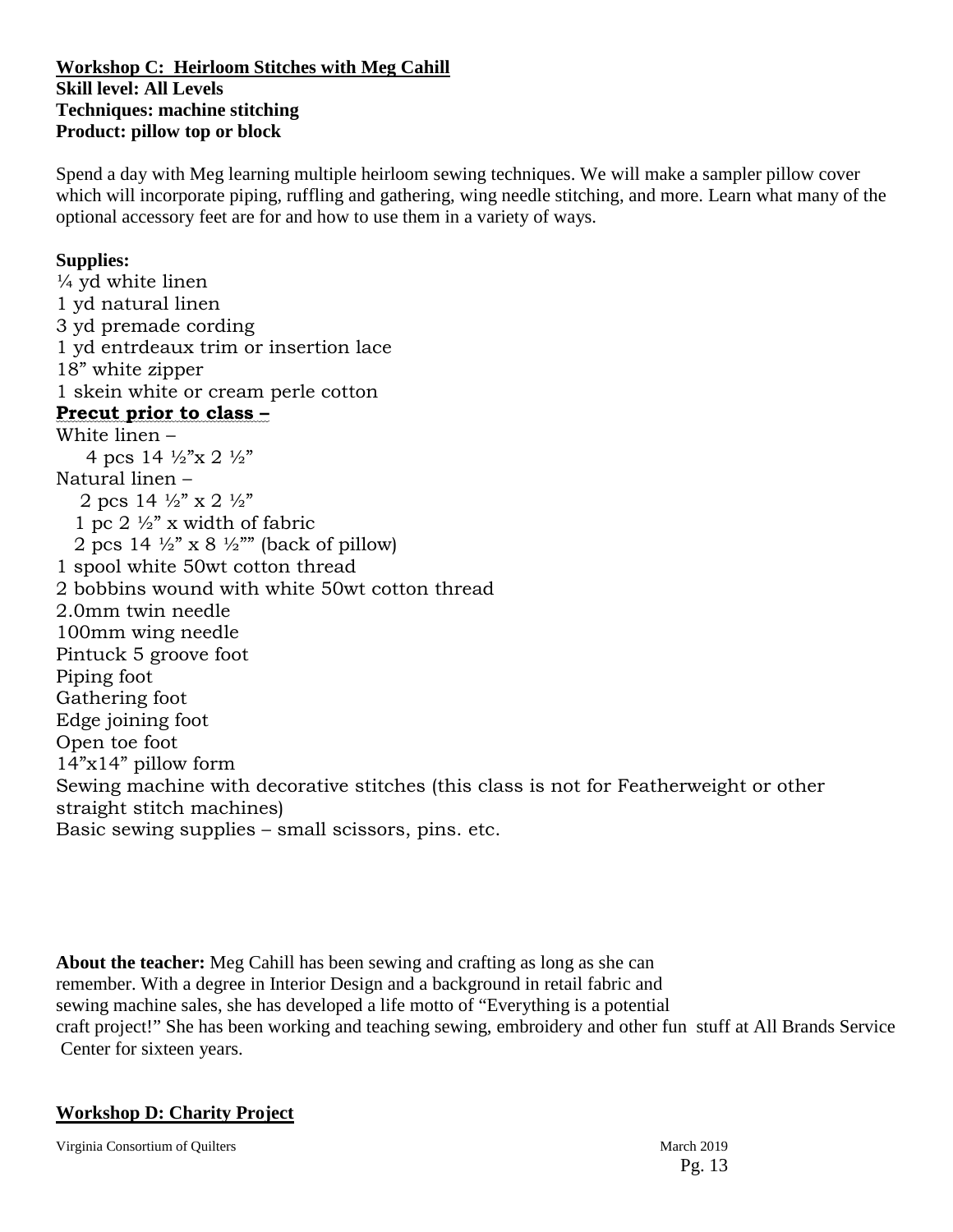#### **Skill level-Beginner and beyond Techniques-machine sewing, ¼ seams, learn a French seam method Product-Bassinette cover to be donated to the NICU at Children's Hospital at the King's Daughters**

**Workshop E: Come Quilt with Me** Bring your own project to work on as you sit and quilt with other members and experience wonderful fellowship.

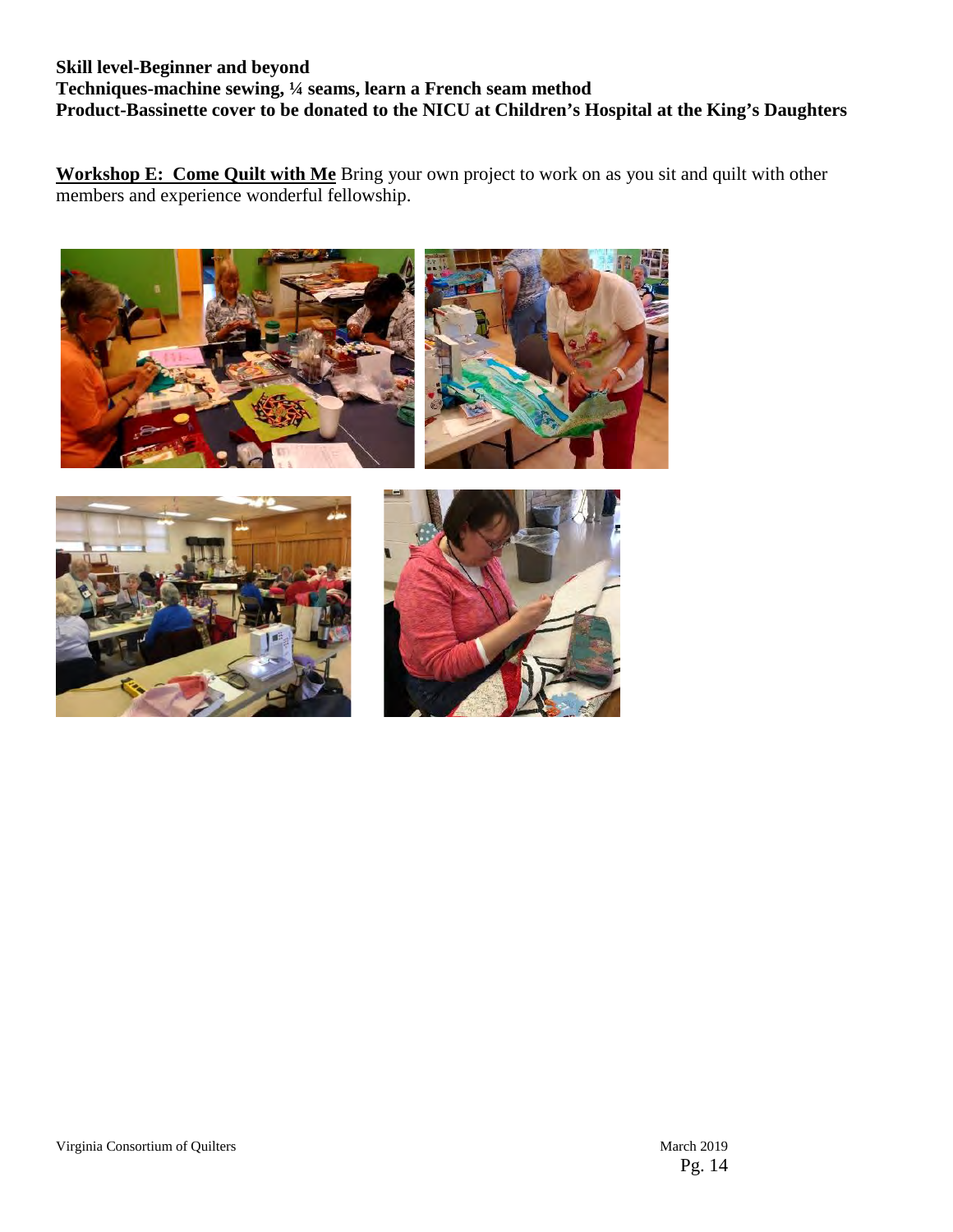#### VCQ WORKSHOP REGISTRATION FORM

Registration form deadline: **April 19, 2019** Registrations will close after this date without exception. Any registrations postmarked after April 19, 2019 will not be accepted and will be returned. Any workshop cancellations prior to the deadline are eligible for a refund.

| Name    |       |       |     | Member Non-Member |
|---------|-------|-------|-----|-------------------|
| Address |       |       |     |                   |
|         | City  | State | Zip |                   |
| Phone   | Email |       |     |                   |

Choice of Workshop (includes lunch). Circle letters and indicate choice on line.

Workshop A: Pickle Dish with Penni Domikis

Workshop B: Hand Embroidery for your Quilts with Shannon Shirley

Workshop C: Heirloom Stitches with Meg Cahill

Workshop D: Charity Sewing Bassinette Covers

Workshop E: Come Quilt with Me

| <b>Workshop Choice</b> | choice<br>-St | $2nd$ choice | ord<br>choice |
|------------------------|---------------|--------------|---------------|
|------------------------|---------------|--------------|---------------|

| Cost                                                       |      |
|------------------------------------------------------------|------|
| Member, Workshop and Lunch                                 | \$50 |
| Member, Community Service/Come Quilt with Me and Lunch     | \$45 |
| Non-member, Workshop and Lunch                             | \$60 |
| Non-member, Community Service/Come Quilt with Me and Lunch | \$50 |

\*\*A host guild non-VCQ committee member may register as a guest only for \$20 to include lunch and the business meeting. A non-VCQ visitor may attend any business meeting only and both must pre-register in order to have an accurate count for lunch.

Amount enclosed: \$

**Kit fees are paid directly to the instructor.** Please try to bring exact amount. So, instructor can be prepared, please indicate if you plan to purchase a kit. Please do not include the fee with your registration. Class B requires a pattern fee of \$5.00

Are you willing to be a class helper? Yes No Are you bringing a sewing machine to Come Quilt with Me? Yes No Were you referred or invited by a VCO member? Yes No

If so, please write in their name Special lunch requirements:

Vegetarian Gluten-free Allergic to

Send workshop registration form and your check **payable to VCQ** to Debi Harding, 2356 Bizzone Circle, Virginia Beach, VA 23464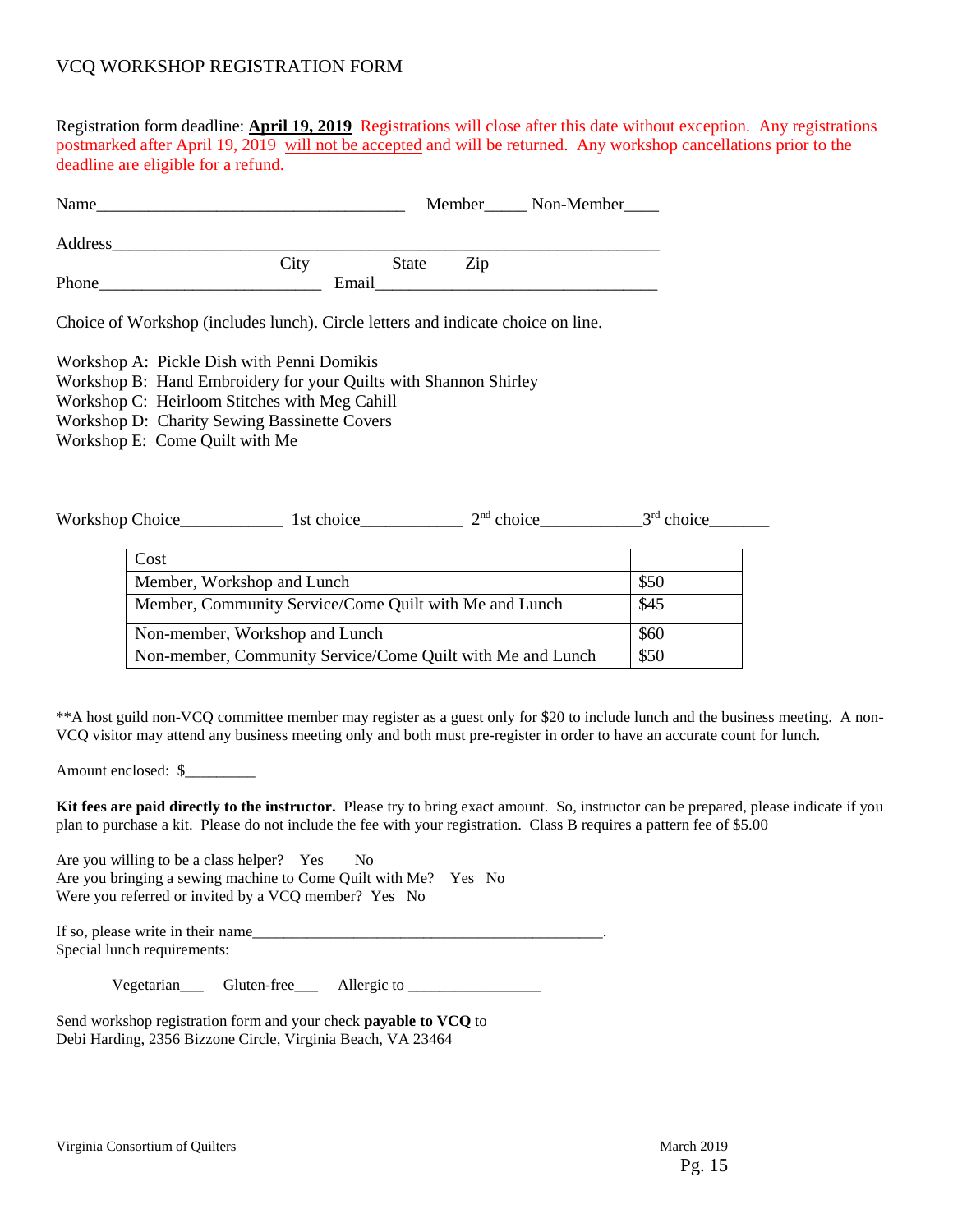**The Mayflower ALS Quilt Block**

**Finished Size Block** 

**12 ½" x 12 ½"** 

**Challenge – Y Seams use template B**

**Easy – Instead of template B use 2 of Template A**

#### **PLEASE USE A WHITE ON WHITE; WHITE; OR CREAM FABRIC FOR THE BACKGORUND**



C

Virginia Consortium of Quilters March 2019

```
Pg. 16
```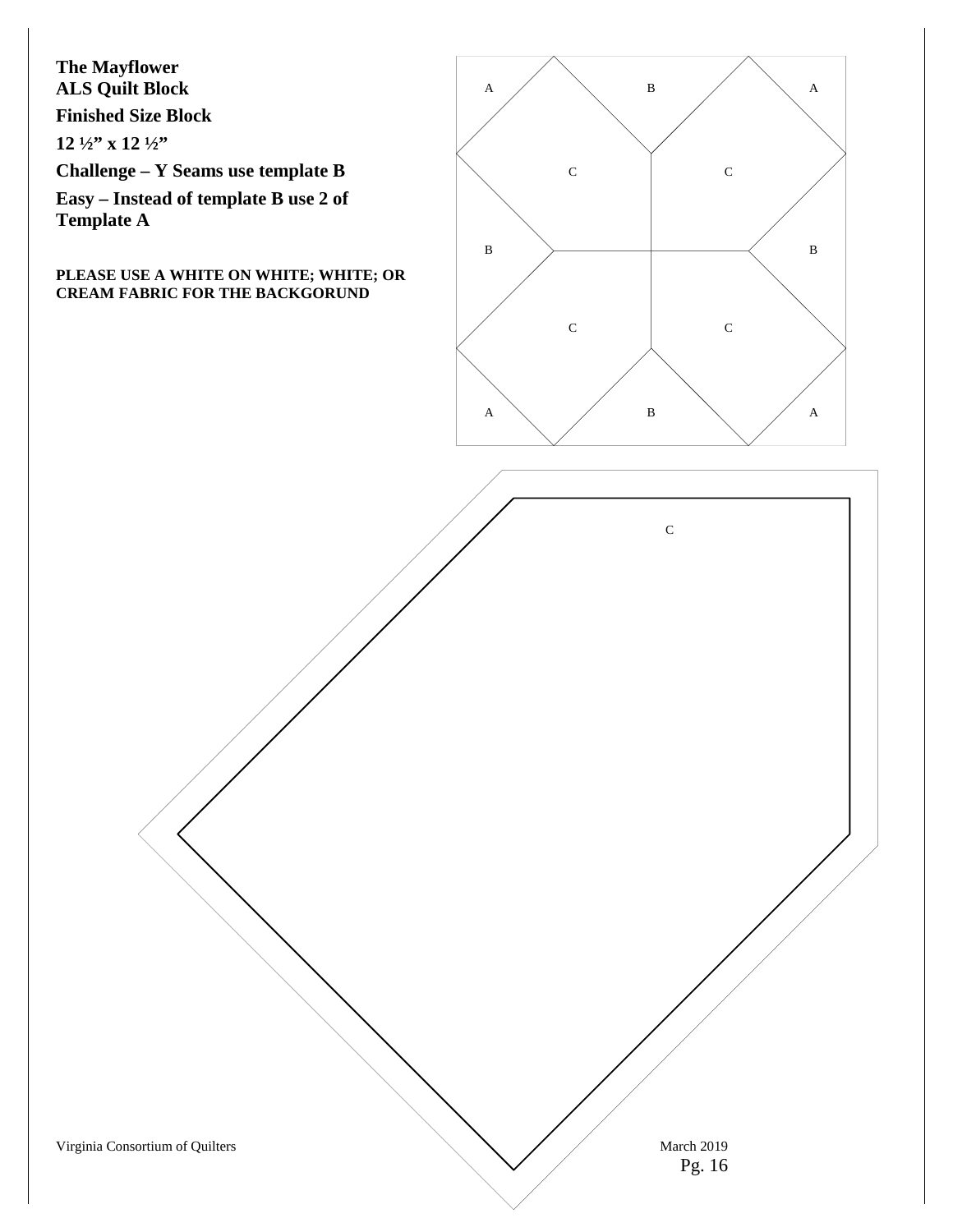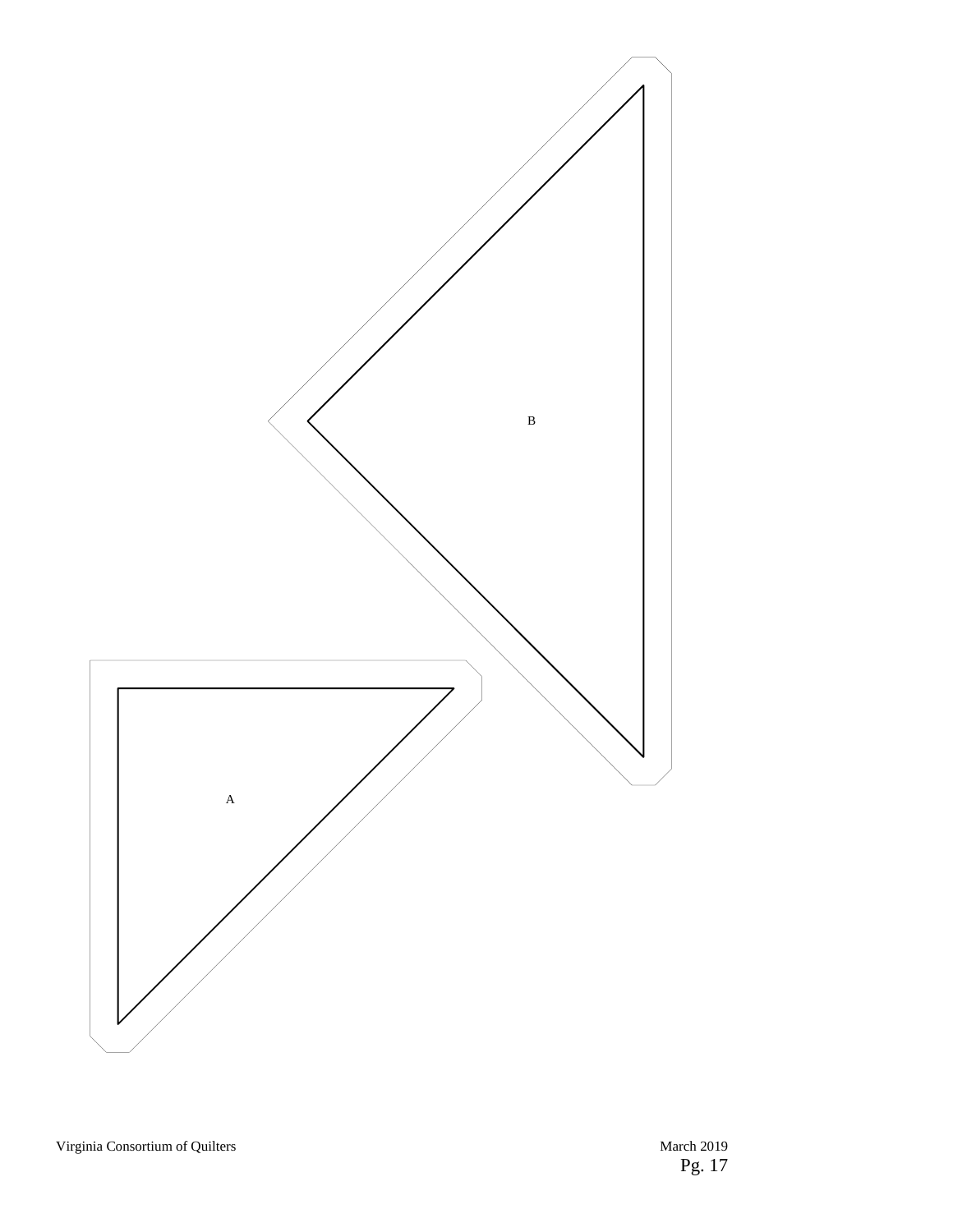#### **TREASURER'S REPORT AS OF 3/19/2019**

Money Market: \$15,791.19 Checking Account: \$9,461.78